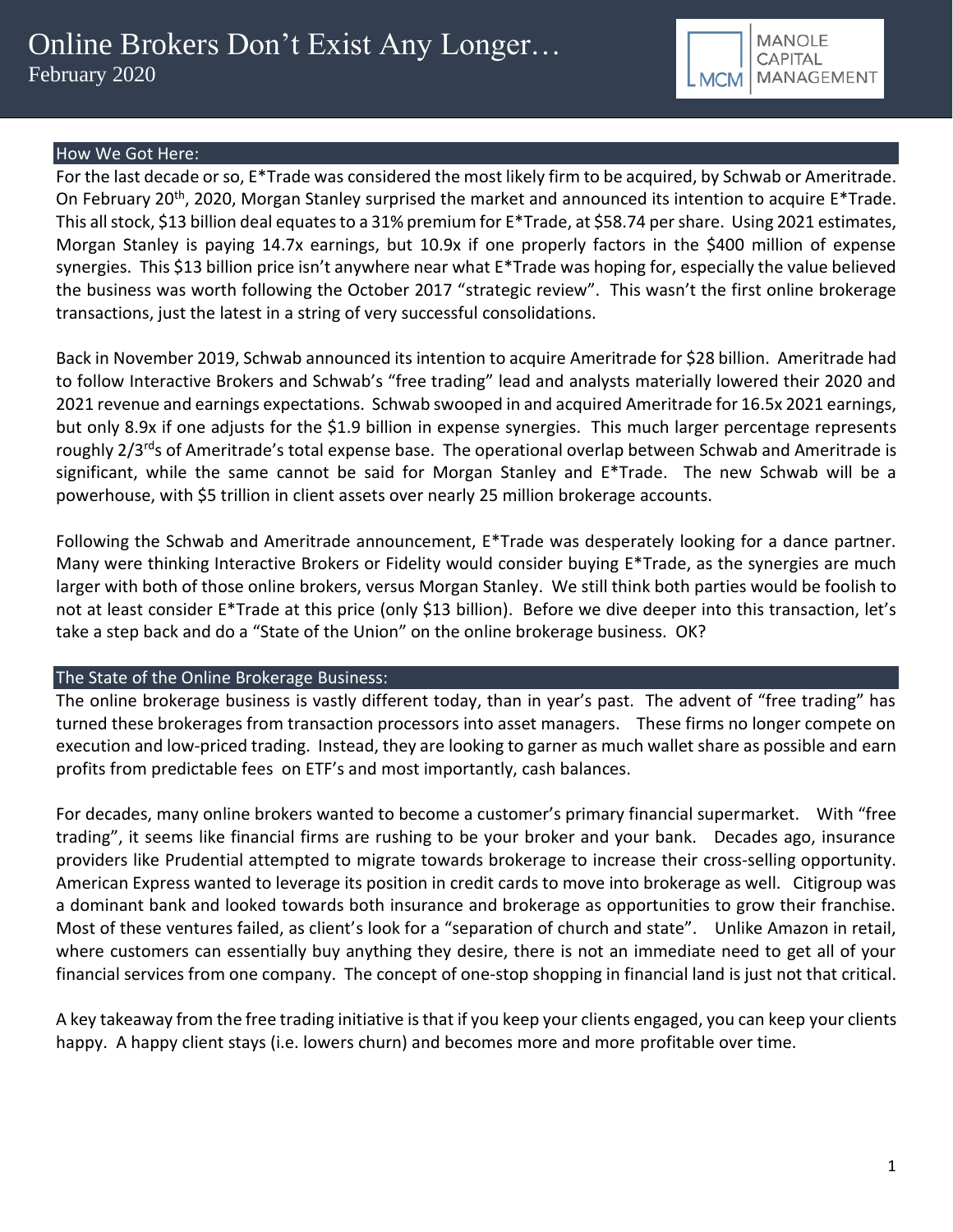

# It's All About the Cash:

Once your account is on-board with one brokerage firm, there will naturally be 10% to 20% in residual cash. That cash earns next to nothing for clients. This becomes obvious when one does an analysis of Schwab's current business model.

Looking at last year's Schwab revenue mix, one can see that net interest income represented over 60% of total revenue. Since trading revenue was adjusted to "free" last year, this actually understates interest revenue. Looking at the model going forward, we would expect trading revenues to continue to fall and net interest to begin to approach 3/4rds of total revenue.

Now, let's look at the composition of that revenue. Schwab has \$269.8 billion in interest earning assets compared to \$245.6 billion of funding costs. The +\$24 billion difference are assets that Schwab doesn't have to pay any interest on. Now, look at the mix of those interest earning assets. \$136 billion or over 50% of the assets are considered "held to maturity", yielding Schwab 2.53% in the 4<sup>th</sup> quarter and 2.65% in 2019. Another \$56 billion or 21% is considered "available for sale", yielding 2.51% in the 4<sup>th</sup> quarter and 2.67% in 2019. Only \$17.4 billion or 6% of total interest assets are in "bank loans". While they yield a handsome 3.22% in the 4<sup>th</sup> quarter, they come with a modest amount of client risk. Nothing too dramatic, but this is very "bank like" revenue.

The more interesting piece of this puzzle is on the funding side of the equation. Overall, Schwab's funding costs (for this large cash balance) was a modest 26 basis points in the  $4<sup>th</sup>$  quarter. The largest component of this was "bank deposits", which was \$211 billion or 86% of the total. Schwab paid these clients 16 basis points in the 4<sup>th</sup> quarter.

This isn't just the case with Schwab, as it was a key contributor as to why Ameritrade bought Scottrade and why all online brokerage deals are profitable. If clients aren't focused on how much interest their cash generates for them, why should any firm pay a significant interest rate, right? Clients just aren't terribly focused on generating interest income on their cash; they are much more intent on earning sizeable returns on their ownership of Facebook, Amazon, Apple, Netflix and Google.

The cash conclusion should be fairly obvious. Banks love to have large cash balances that cost little to get and then they can either invest those assets or lend it out to clients. Either way, online brokers have essentially become spread-based banks, from our perspective.

### As Brokers Become Banks:

Following the Financial Crisis, many brokers were forced to become banks. For example, Morgan Stanley and Goldman Sachs are now classified as banks and come under the regulatory scrutiny and oversight of various banking bodies. Brokers are getting squeezed, as to what they are permitted to invest in and how they put money to work. For example, the Volcker Rule advocates that brokers cannot proprietarily trade, but only make markets on their client's behalf. This is impossible to enforce and has led to some of the flaws in getting this rule implemented.

While brokerage firms are restricted from doing what they want with their cash, banks do not have the same issue. Banks can take that cash and can do multiple things. They can lend out the money and earn a banking spread, accepting the underlying risk of the loan. However, most firms take the cash and invest in super safe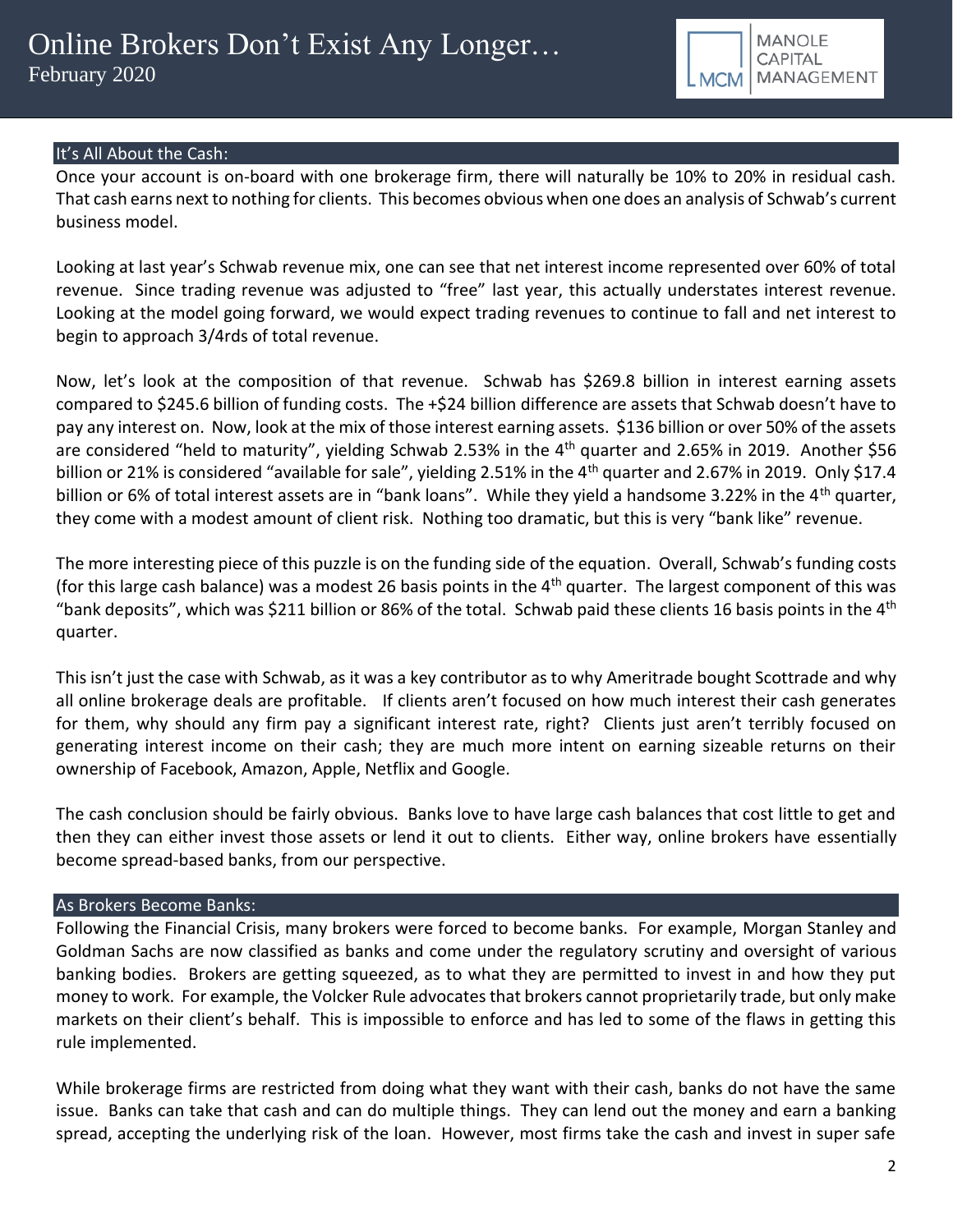

US Treasuries, earning another 100 to 200 basis points. While this process does not generate a huge spread, it can be very profitable when there is billions and trillions of dollars held in-house.

This is the general state of the current online brokerage industry. They are looking to migrate from trading revenue to ultimately managing more of your financial assets. Instead of charging you a trading fee, these firms are looking to make spread-like revenue on minimal funding costs. This isn't a surprise, but the long-term multiple should also be considered. Instead of garnering a decent transaction-based P/E valuation, many of these firms will begin to receive a bank like multiple. One just has to look at the modest forward multiples Morgan Stanley and Schwab just paid (see above). Banking is not a terribly sexy business…

### Conspiracy Theories:

We have a subtle twist on last year's Schwab deal for Ameritrade. We will never know, but it wouldn't surprise us if there was some truth and merit to our thoughts. In September and October, the entire online brokerage community lowered their online trading fees to \$0. Schwab followed Interactive Brokers, which was pretty much immediately followed by Ameritrade, E\*Trade and then Fidelity. Which firms had the most to lose, from this "race to zero"? Well, Ameritrade generated the most commission revenue out of this group (over 20%), followed closely by E\*Trade (over 15% of revenue). Some Wall Street analysts lowered their earnings estimates for Ameritrade by nearly 30%.

Since Schwab generated the lowest percent of its revenues (under 10%), it would hurt them the least. While it did inflict some damage to Schwab's share price, it was significantly less damaging that the market's harsh takedown of both Ameritrade and E\*Trade. Did Schwab make the move to \$0 trading just to buy Ameritrade at a much cheaper price? Both firms (Ameritrade and E\*Trade) were also in the midst of management turnover, making an offer even more tempting. We believe Schwab pounced on Ameritrade, only after it lowered the price it had to pay. We will never know, but this scenario seems very plausible, considering we have followed Schwab for over 2 decades.

### Accretion:

Why are synergies and operational overlap important? Well, if another online broker were to buy E\*Trade, there is tremendous overlap and duplicate costs. The platforms can be consolidated, and these networks have essentially unlimited capacity. We believe the biggest factor is labor. Following prior online brokerage deals, the largest area for cost cutting is employee headcount. We know it is horrible to say, but that's just the honest truth in what these businesses look to accomplish. The goal is to keep as many of the acquired clients and assets as possible and push them quietly onto your leverageable platform.

Expense synergies should always be extremely high and make these online broker deals almost immediately accretive. For example, Ameritrade's deal to acquire Scottrade was a "total homerun", in the eyes of their management team. This Morgan Stanley deal is fairly light on the cost savings opportunity, as there isn't a ton of similarities and overlap. We believe the initial cost saves are light and MS will look to increase these as the deal progresses. Also, Morgan Stanley might be slow-walking these costs, in case anybody else arises to purchase E\*Trade.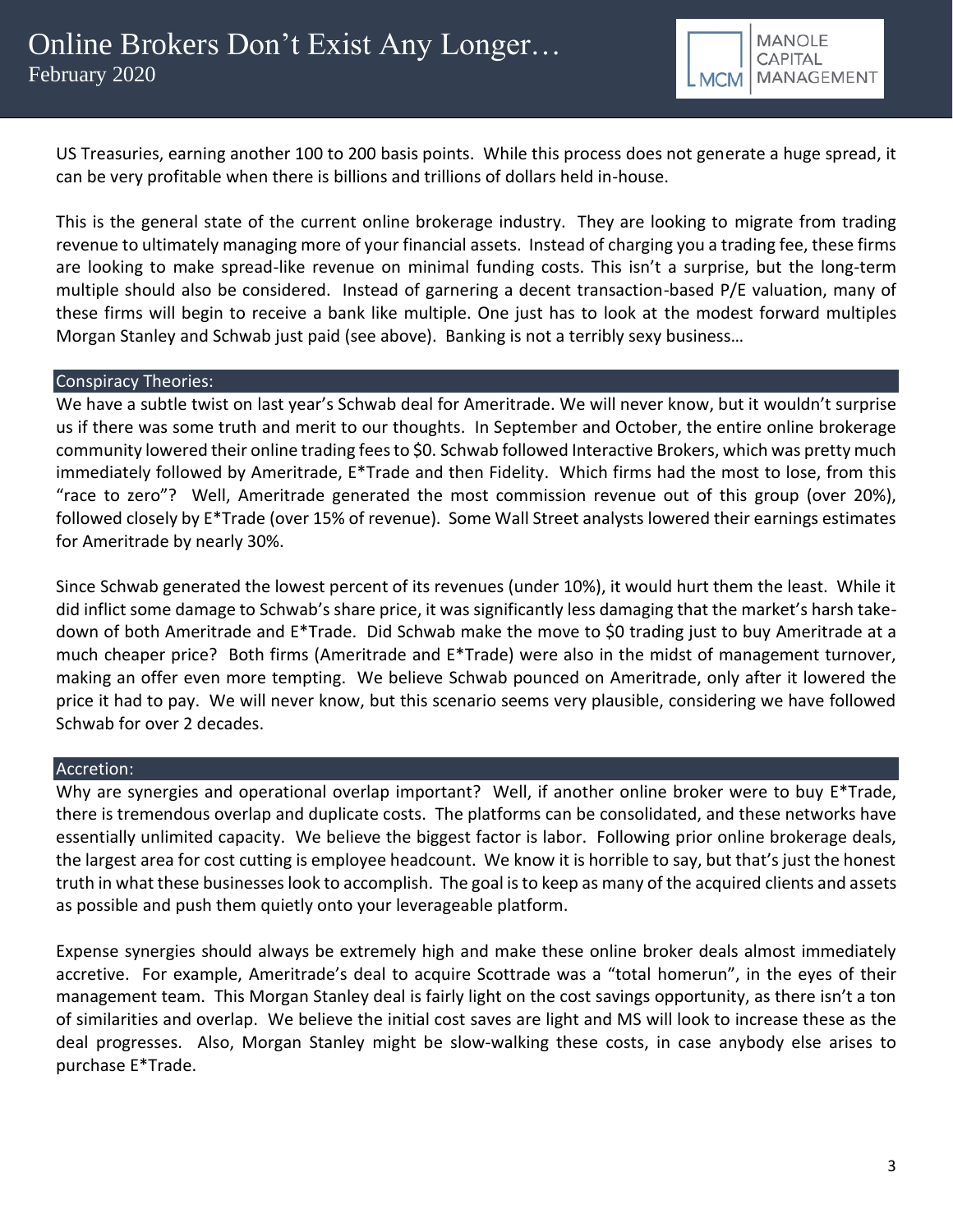

## Other Suitors:

Other online brokers need to "sharpen their pencils" on this transaction. We imagine that Schwab is preoccupied with other deals. It made a \$1.8 billion deal with USAA in July of 2019, that just closed. This added 1 million brokerage accounts and \$90 billion of client assets. Also, Schwab is still getting approval for its acquisition of Ameritrade. This will add 12 million brokerage accounts and \$1.3 trillion of assets. If Schwab targeted E\*Trade too, it would likely garner governmental concentration questions.

Interactive Brokers has already stated that it isn't interested in E\*Trade, but I have to believe they are crunching the numbers today, now that Morgan Stanley has become an official offer. While Morgan Stanley will make E\*Trade accretive, another online broker would be a much better partner. The E\*Trade price isn't yet at MS's offer, but we won't be surprised to see it close that \$2 to \$3 spread.

### Not Terribly Surprising:

This wasn't surprising to many, as E\*Trade filed a document with the SEC on January 16,2020 which essentially guaranteed its senior management team a healthy compensation payout, in the event of a transaction. Reading that filing, "*if (the named executives) incurs an involuntary termination following a change in control, then the executive would receive an amount equal to 2.99 times the sum of the executive's (a) annual base salary and (b) annual target cash bonus".* That's not too shabby for a few months of work, right?

Following the Schwab and Ameritrade marriage, E\*Trade was looking to aggressively poach unhappy clients, that weren't getting the "white glove" treatment. There are always dissatisfied clients, that typically can be appeased with 10 to 20 to 50 free trades. However, now that trading is "free" across the industry, that freebie won't work.

Lastly, as the industry changed, there was absolutely no way that E<sup>\*</sup>Trade would ever reach its target of \$7/share in EPS by 2023. From our perspective, E\*Trade was pretty desperate to do a deal and there were limited interested parties.

### What is MS Thinking?

The combined Morgan Stanley and E\*Trade franchise will have an impressive \$3.1 trillion in client assets, \$580 billion of stock plan balances and over 8 million accounts. However, not every account is equal, in terms of size and profitability, right? E\*Trade has over 5.2 million client accounts and over \$360 billion of retail assets, which equates to an average account of only \$70,000. Compare that to the high net worth clients that Morgan Stanley has, over its \$2.7 trillion in client assets and 3 million client relationships (an average closer to \$1 million per account).

The Street is expecting the Morgan Stanley transaction to be accretive over a 2-year window, once it is able to fully phased-in its estimated run-rate cost synergies of \$400 million. At only 25% of E\*Trade's cost base, we believe an online broker would be able to squeeze out significantly more synergies. Morgan Stanley is also including \$800 million of restructuring and integration costs, over a 3-year timeframe.

It appears that Morgan Stanley will keep the E\*Trade brand, which is somewhat surprising to us. We consider the Morgan Stanley brand to be materially higher in quality, than the  $4<sup>th</sup>$  to  $5<sup>th</sup>$  best online retail broker. The main asset Morgan Stanley wanted (from our perspective) is E\*Trade corporate stock plan business. E\*Trade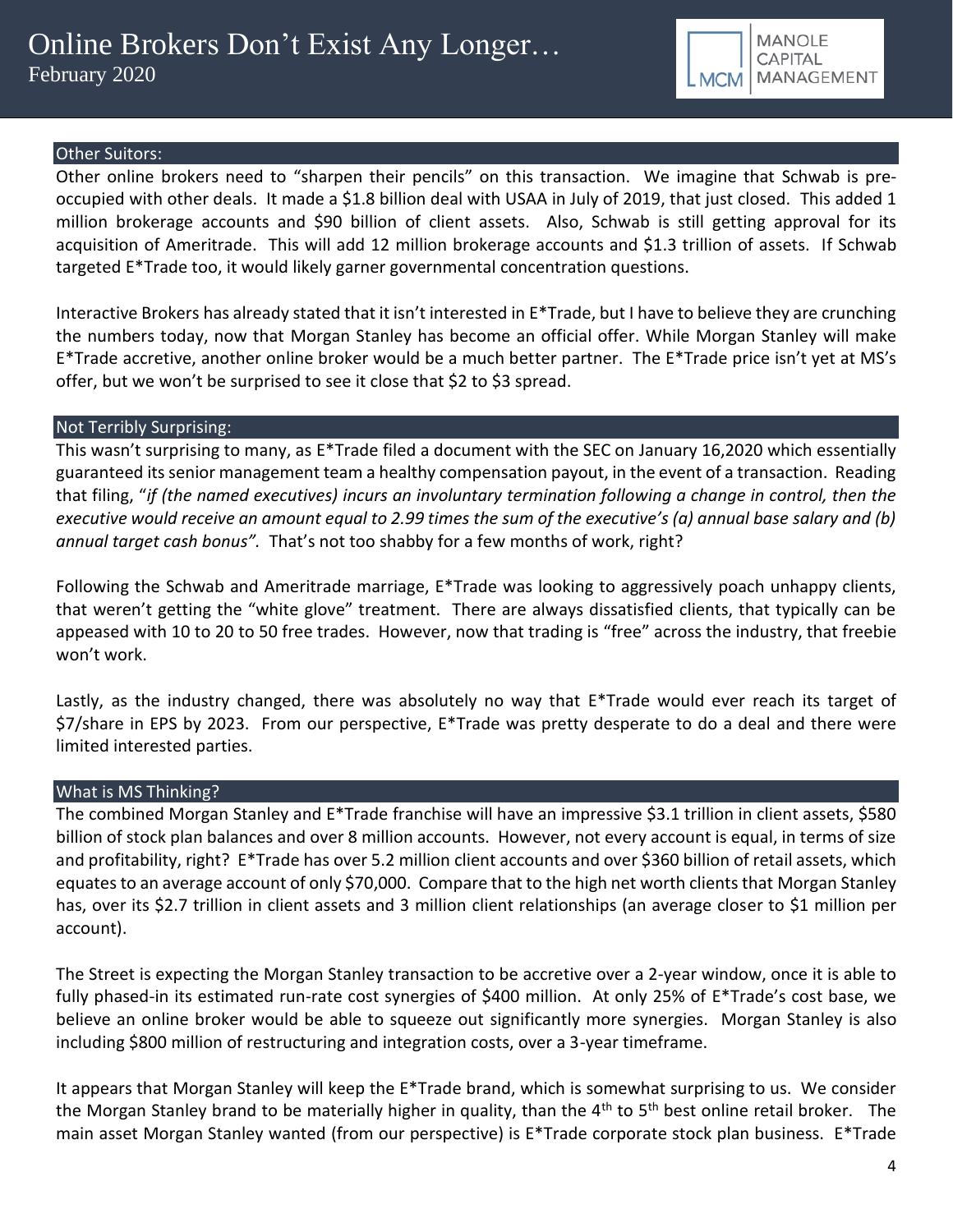

manages \$300 billion of stock plans for larger public companies and then gets first crack at keeping those assets, if the employee ever leaves the firm. These IRA rollovers can be very profitable and are some low hanging fruit, in the brokerage business.

E\*Trade has never had a strong branch network and it is hoping to leverage Morgan Stanley's locations for retail or corporate services. However, we don't believe Morgan Stanley financial advisors will be terribly happy about seeing their branches turn into retail coffee shops. Morgan Stanley might have to think about having its offices turn into retail branches catering to the much smaller E\*Trade clientele. Have you seen the last 10 years of E\*Trade's TV advertisements? They clearly have a customer base vastly different from Morgan Stanley's "white shoe" history.

### Conclusion:

This deal surprises us and just doesn't seem like a great fit for either party. Morgan Stanley went down roughly 4%, which isn't terribly surprising since it was the acquiror. However, we have to think some Morgan Stanley shareholders are wondering about the fit between Morgan Stanley's culture and that of E\*Trade.

Just like Goldman Sachs is struggling with its migration towards retail banking (i.e. Marcus), it is not easy for a traditional Wall Street investment bank to change its stripes. Morgan Stanley has a very powerful Wealth Management / financial advisory business. It also has a good stock plan administration business (called Solium), which it acquired last year. James Gorman is clearly betting on this overlap, but we just don't think this is perfect fit. This isn't as bad as Schwab buying US Trust in 1999 for a \$2.7 billion, but is a bit of a head scratcher.

The industry has changed, from transactions and volumes to cash balances. No longer do these firms care if you want to trade like your "hair is on fire". They simply want to be your financial supermarket, earning a healthy spread on your lingering cash balances. These businesses will be monumentally profitable, just not sexy. As this becomes more obvious, the entire industry will reap an ugly forward multiple / valuation.